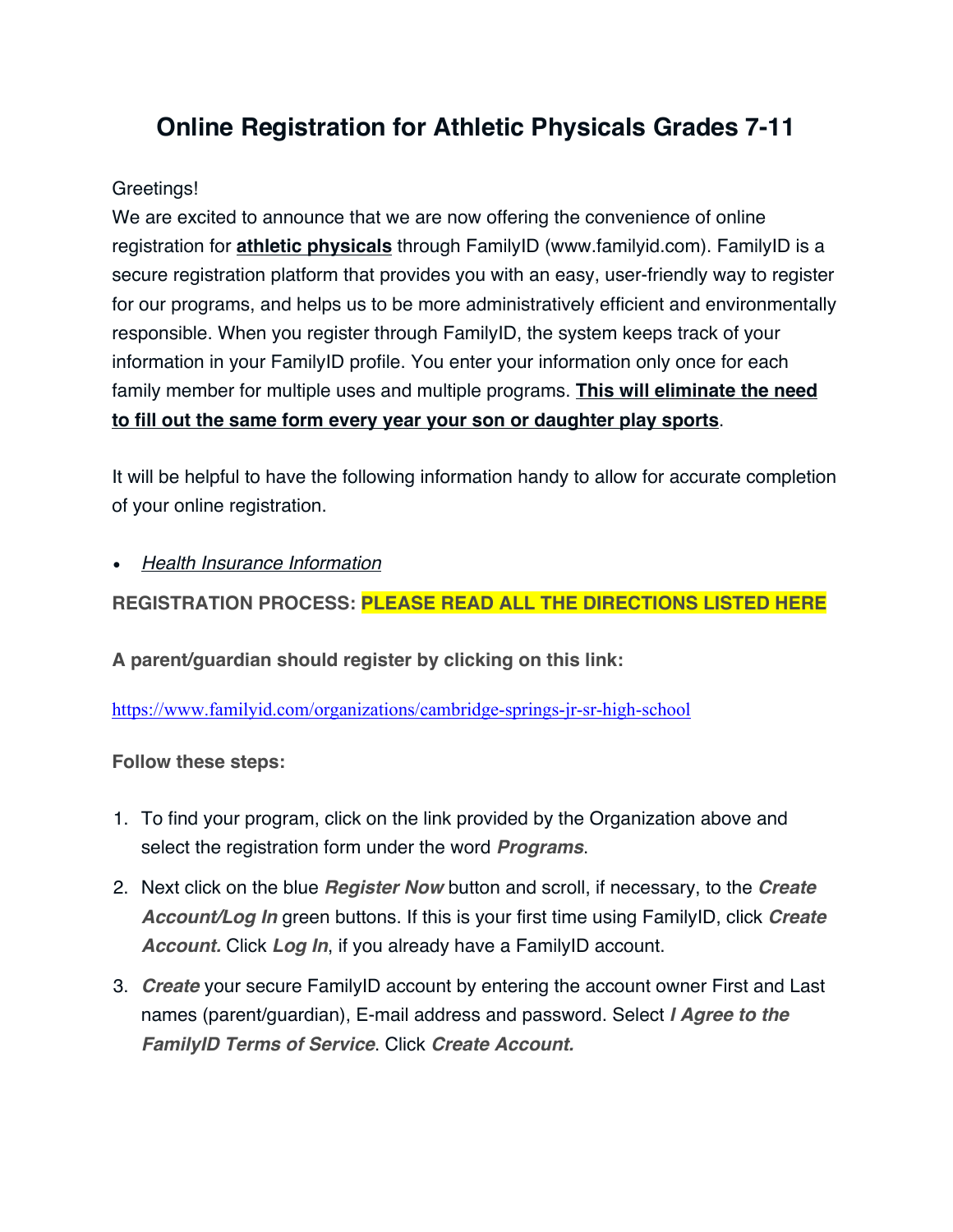- 4. You will receive an email with a link to activate your new account. (If you don't see the email, check your E-mail filters (spam, junk, etc.).
- 5. Click on the link in your activation E-mail, which will log you in to FamilyID.com
- 6. Once in the registration form, complete the information requested. All fields with a red\* are required to have an answer.
- 7. Click the **C***ontinue* button when your form is complete.
- 8. Review your registration summary.

## **No Payment Required**

Here is a video demonstrating the registration process:

http://assets.cdnma.com/13424/assets/FamilyID%20Videos/New%20User%20.mp4

At any time, you may login at www.familyid.com to update your information and to check your registration(s).

To view a completed registration, select the **Registrations** tab in the blue menu bar at the top of your screen.

Due to the COVID19 pandemic the school district has not scheduled physicals at the school. We are hoping to schedule 1 day at each the schools, but we will need to wait and see what the Governor's new regulations will allow us to do. If school physicals are scheduled, we will send out and announcement. In the mean time you should make plans to have a physical done at your doctor's office, Med Express (333-3627), or Urgent Care (337-2273).

Before your student athlete goes for their physical, these two documents should be printed and taken to the appointment. They can also be picked up in the school office.

Health History: Filled out before the appointment https://www.penncrest.org/uploaded/PENNCREST/District/Departments/Athletics/Section 5 he alth\_history.pdf?1590498837855